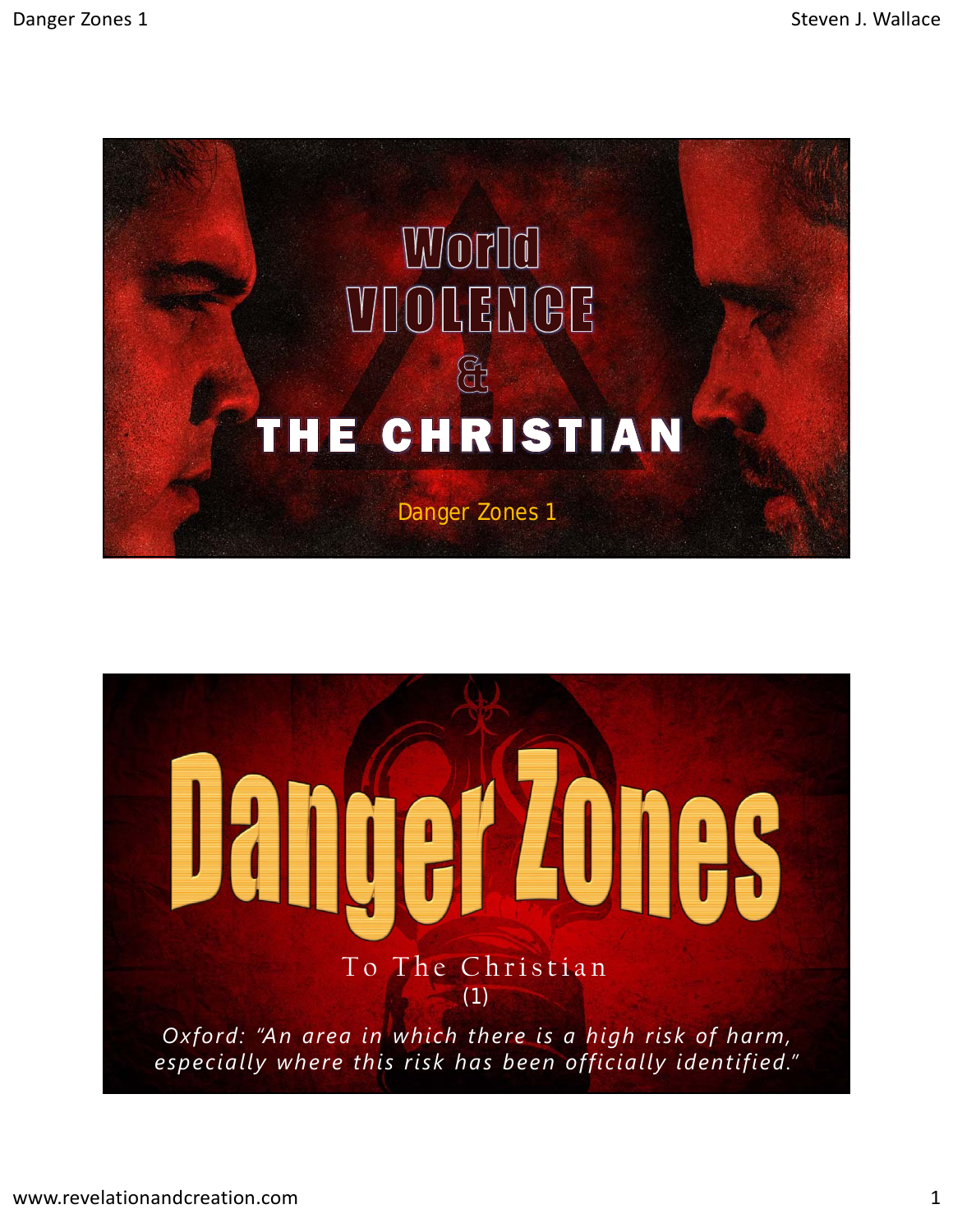

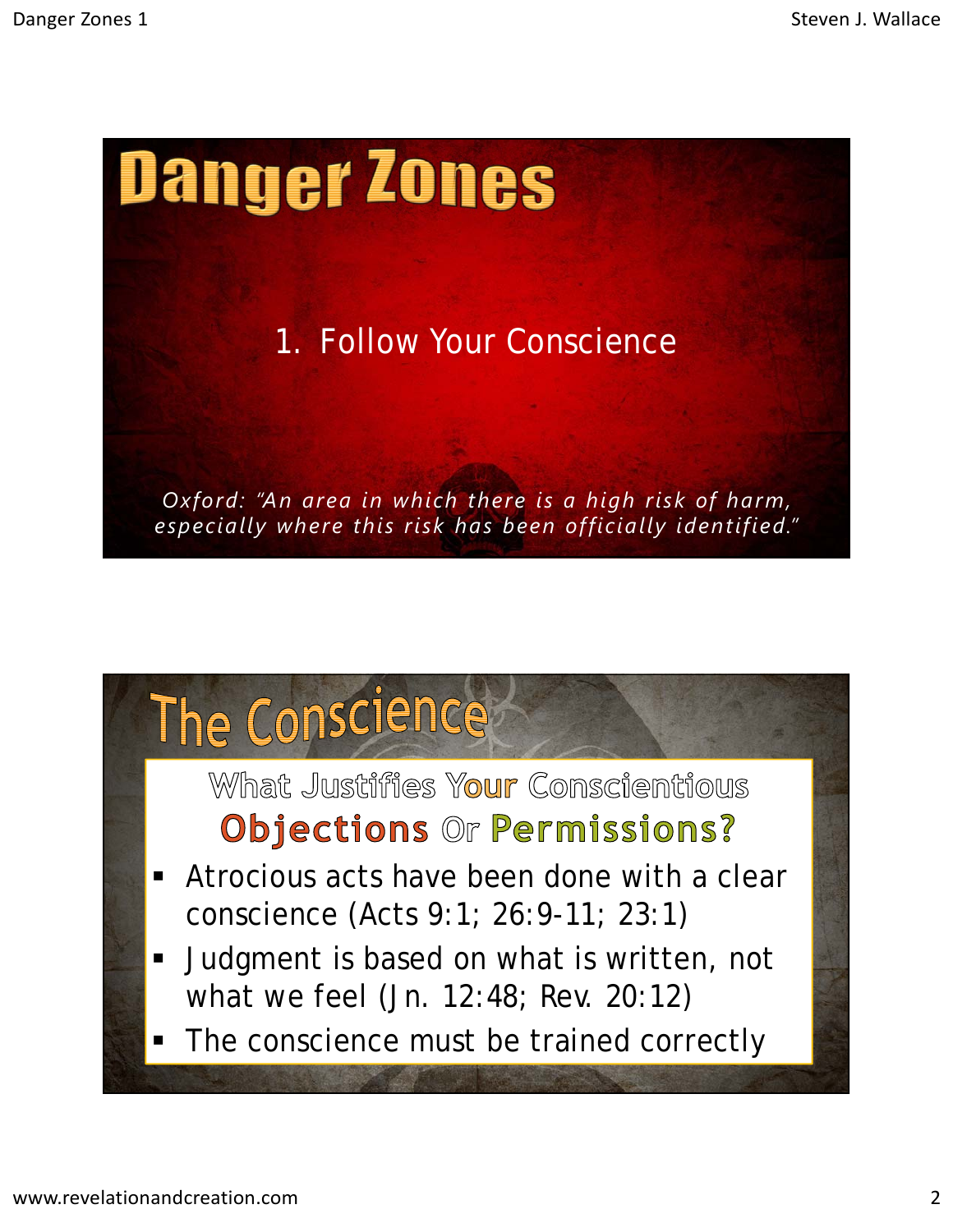

## Danger Zones

1. Follow Your Conscience 2. An Unwillingness to Suffer for the Faith

*Oxford: "An area in which there is a high risk of harm, especially where this risk has been officially identified."*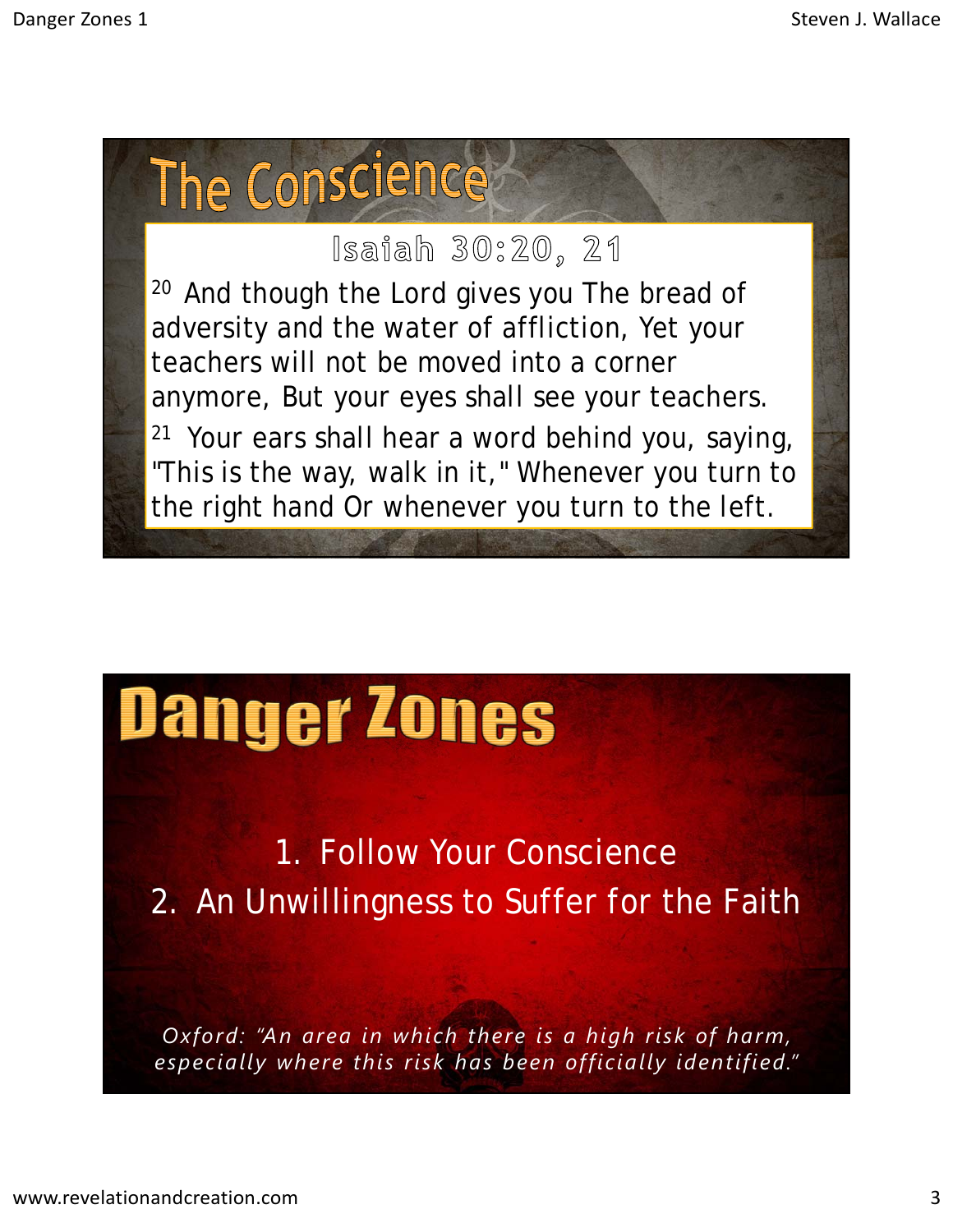